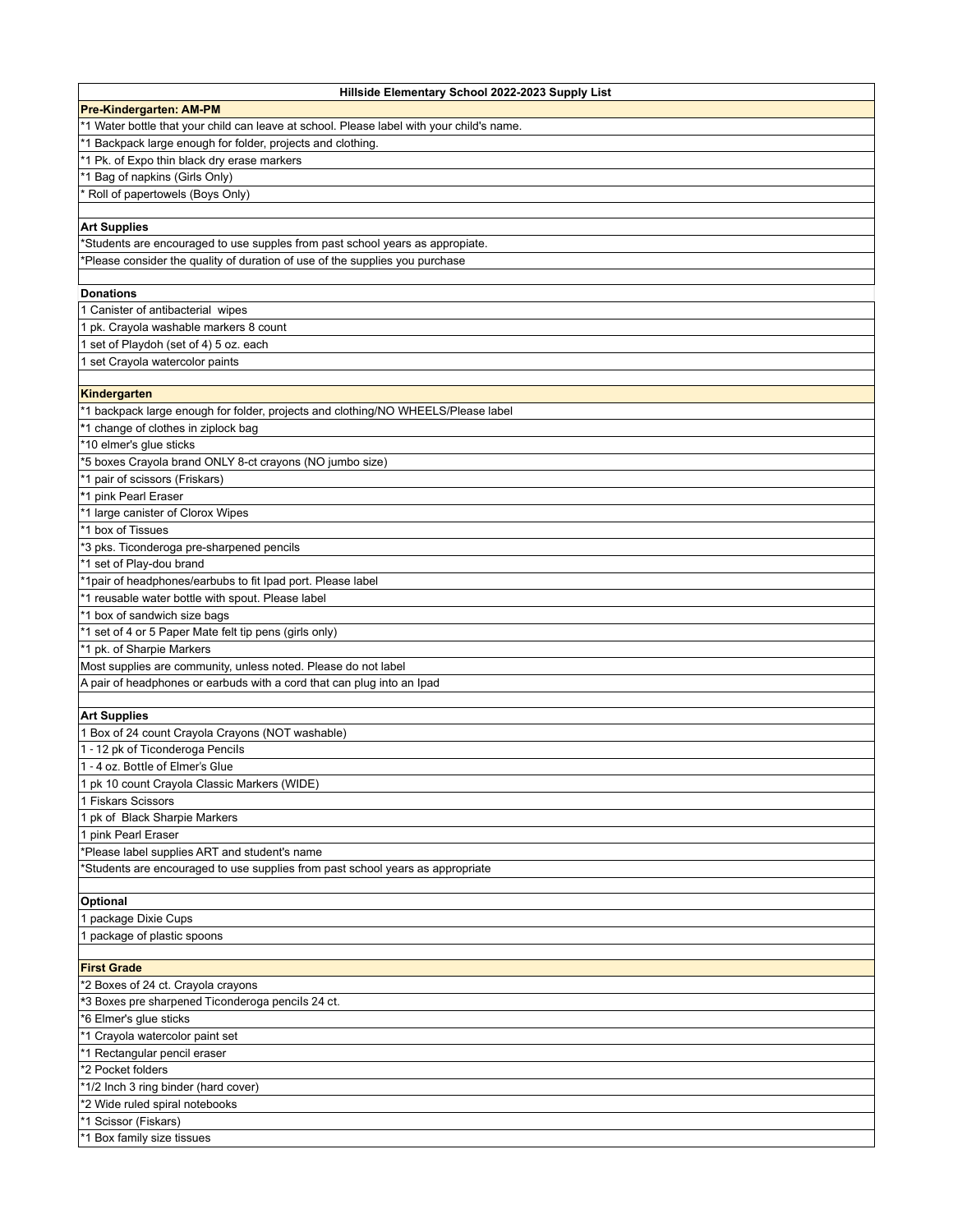| Hillside Elementary School 2022-2023 Supply List                                |
|---------------------------------------------------------------------------------|
| *2 Pks. Expo Dry Erase Markers                                                  |
| *1 Pk. colored pencils                                                          |
| *1 Pk.of thick Crayola Markers (Classic Colors)                                 |
| *1 Expo Eraser                                                                  |
| *1 Can of Clorox Wipes                                                          |
| *1 Backpack (Not of wheels)                                                     |
| *1 Box of Ziploc Gallon Bags                                                    |
| *1 Box of Ziploc sanwich bags                                                   |
| *A pair of headphones/ear buds with a cord that can plug into an ipad           |
| *1 Pkg. Highlighters                                                            |
|                                                                                 |
| <b>ART SUPPLIES:</b>                                                            |
| *1 Box of 24 count Crayola Crayons (NOT washable)                               |
| *1 - 12 pk of Ticonderoga Pencils                                               |
| *1 - 4 oz. Bottle of Elmer's Glue                                               |
|                                                                                 |
| *Students are encouraged to use supplies from past school years as appropriate. |
| *Please consider the quality of duration of use of the supplies you purchase    |
|                                                                                 |
| <b>Second Grade</b>                                                             |
| *1 Spiral notebooks                                                             |
| *6 Elmer's Glue sticks                                                          |
| *2 Hard plastic pocket folder with 3 prongs                                     |
| *4 Dz. pre-sharpened Ticonderoga #2 pencils                                     |
| *1 Eraser                                                                       |
| *1 Expo Eraser                                                                  |
| *1 Pk. Black dry erase markers (no thin line)                                   |
| *2 Boxes 24 ct-Crayola crayons                                                  |
| *1 Pencil box (cigar box size)                                                  |
| *1 Backpack (not on wheels)                                                     |
| *1 Scissors (Fiskars) No plastic/kid size                                       |
| *1 Pk. Crayola washable markers                                                 |
| *1 One inch 3 ring binder                                                       |
| *1 Pk. Crayola colored pencils                                                  |
| *1 Box of tissues                                                               |
| *1 can of Clorox Wipes                                                          |
| *1 Box of Ziploc Gallon size                                                    |
| *A pair of headphones or ear buds with a cord that can plug into an ipad        |
|                                                                                 |
| *Students are encouraged to use supplies from past school years as appropriate. |
| *Please consider the quality of duration of use of the supplies you purchase    |
|                                                                                 |
| <b>ART SUPPLIES:</b>                                                            |
| *1 - Box of 24 count Crayola Crayons (NOT washable)                             |
| *1 - 3 pk of Pink Pearl Erasers                                                 |
| *1 - Box of tissues                                                             |
|                                                                                 |
| <b>Third Grade</b>                                                              |
| *2 Dz. pre-sharpened Ticonderoga #2 pencils                                     |
| *Scissors                                                                       |
| *1 Elmers white glue                                                            |
| *Eraser (pink one)                                                              |
| *Crayola crayons 16 or 24 pk                                                    |
| *Crayola washable markers                                                       |
| *2 Hi-liters                                                                    |
| *1-4pk. dry erase markers w/eraser                                              |
|                                                                                 |
| *2-1 inch 3 ring binders                                                        |
| *1 Folder                                                                       |
| *1 blue subject notebook wide ruled 70 sheets                                   |
| *1 Pack Colored Pencils (optional)                                              |
| *1 Box of gallon slider ziploc bags                                             |
| *4 Elmers Glue sticks                                                           |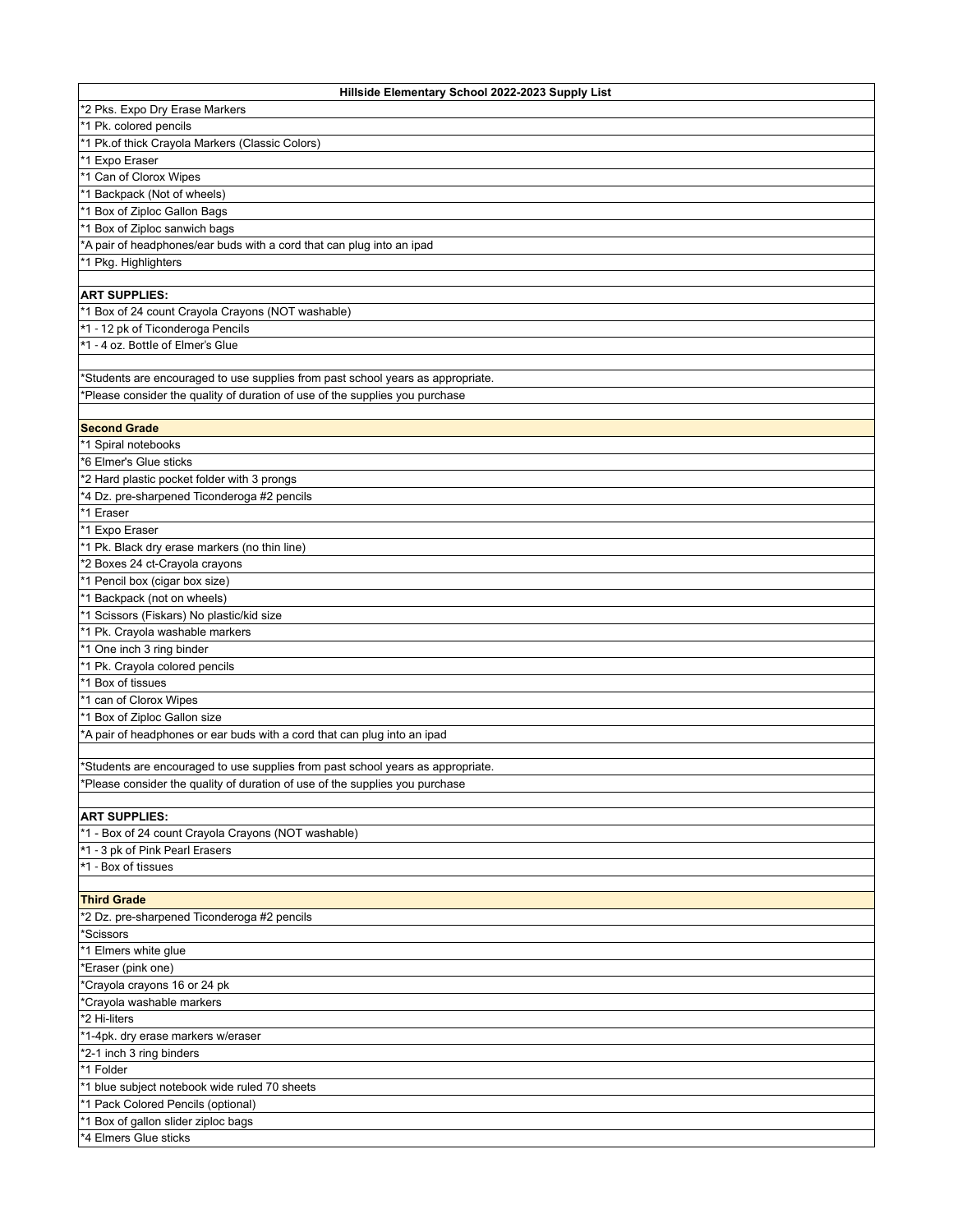| Hillside Elementary School 2022-2023 Supply List                                      |
|---------------------------------------------------------------------------------------|
| No Trapper Keepers or pencil boxes please                                             |
| A pair of headphones or ear buds with a cord that can plug into an Chromebook         |
| 2 boxes of Kleenex                                                                    |
|                                                                                       |
| 'Students are encouraged to use supplies from past school years as appropriate.       |
| *Please consider the quality of duration of use of the supplies you purchase          |
|                                                                                       |
| <b>ART SUPPLIES:</b>                                                                  |
| *1 - 24 pk Crayola Colored Pencils                                                    |
| *1 - 10 pk of Crayola Markers                                                         |
| *1 - Box of Ziplock Gallon Bags                                                       |
|                                                                                       |
| <b>Fourth Grade</b>                                                                   |
| *1 pk. of pencil top erasers                                                          |
| Pencil box                                                                            |
| *4 Dz. Ticonderoga pencils, pre-sharpened #2 wood                                     |
| *1 Pk. of Crayola thin tip markers                                                    |
| *1 Pk. Thick markers                                                                  |
| *4 Glue stick                                                                         |
| *2 Yellow Hi-liters                                                                   |
| *1 Pencil sharpener                                                                   |
| *1 Pkgs. loose-leaf paper. Wide ruled                                                 |
| *1 4 pk. of dry-erase markers                                                         |
| *1 1 1/2 Inch 3 ring binder-heavy duty with clear view cover                          |
| Pencil pouch that fits in a 3 ring binder                                             |
| Eraser (pink one)                                                                     |
| *1 Composition notebook                                                               |
| *1 Box of Crayola crayons                                                             |
| *1 Pk. of colored pencils                                                             |
| *1 Fisker pointed tip scissors                                                        |
| *2 Boxes of kleenex                                                                   |
| *1-pkg. 5 POCKET (Folder) dividers for 3-ring binder                                  |
| *Watercolors                                                                          |
| *A Pair of headphones or ear buds with a cord that can plug into a Chromebook         |
|                                                                                       |
| *Students are encouraged to use supplies from past school years as appropriate.       |
| *Please consider the quality of duration of use of the supplies you purchase          |
| <b>ART SUPPLIES:</b>                                                                  |
| *1 - 4 pk Black Sharpie Markers                                                       |
| *1 - 24 pk Crayola Colored Pencils                                                    |
| *1 Ream Computer Paper                                                                |
|                                                                                       |
| <b>Fifth Grade</b>                                                                    |
| *1 Pencil pouch that fits in 3 ring binder                                            |
| *1 Basic Calculator (adding, subtracting, multiplying, dividing functions) MUST HAVE! |
| *2 Pkgs. loose-leaf paper (wide ruled)                                                |
| *4 Dz. Ticonderoga pre-sharpened pencils #2                                           |
| *2-24 pk. of colored pencils & sharpener                                              |
| *1 Pk. pencil top erasers                                                             |
| *1 Box of tissues                                                                     |
| 'One 3 inch 3 ring binder (No Zip Up Trapper Keeper)                                  |
| *1-pkg. of 5 POCKET (FOLDER) dividers for 3-ring binder                               |
| *A Pair of headphones or ear buds with a cord that can plug into a Chromebook         |
|                                                                                       |
| 'Students are encouraged to use supplies from past school years as appropriate.       |
| *Please consider the quality of duration of use of the supplies you purchase          |
|                                                                                       |
| <b>ART SUPPLIES:</b>                                                                  |
| *1 - 4 pk Black Sharpie Markers                                                       |
| *1 - 24 pk Crayola Colored Pencils                                                    |
| *1 - 10 pk of Crayola Markers                                                         |